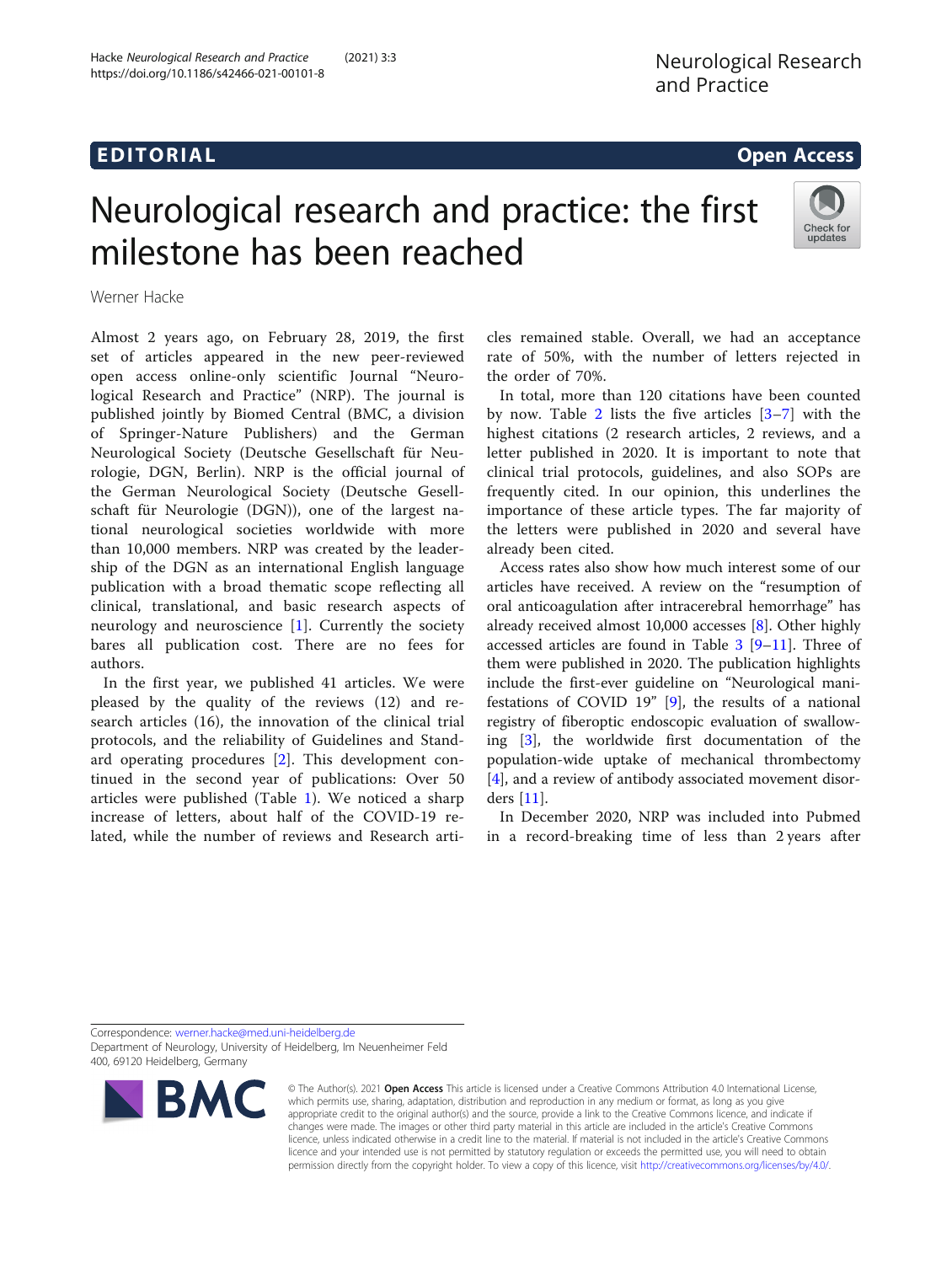| Year      | <b>Reviews</b> | <b>Research Articles</b> | <b>Clin. Trial Prot.</b> | Guidelines | <b>SOPs</b> | Letters | <b>Editorials</b> | Total |
|-----------|----------------|--------------------------|--------------------------|------------|-------------|---------|-------------------|-------|
| 2019      |                | 10                       |                          |            |             |         |                   | 41    |
| 2020      |                | 14                       |                          | $\sim$     |             |         |                   | -50   |
| Citations | 33             | 54                       |                          |            | - 3         | y.      |                   | 113   |

<span id="page-1-0"></span>Table 1 Submissions, article types, and citations 2019 and 2020

the publication of the first articles.This is a great breakthrough and the first milestone on our way to a widely accepted international scientific journal. We believe that this listing will lead to an increasing number of article submissions. We hope that our publications will be cited even more frequently, which will lead eventually to our first impact factor in a short time.

Our publication pipeline continues to grow, and the number of international submissions is increasing. So far, we have received 55 submissions from authors outside of Germany. We will continue to invite reviews on new developments and perspectives, and we welcome the submission of research articles. Several clinical trial protocols are in preparation, and we have lists of upcoming standard operating procedures and guidelines to be published within the next 12 months.

The Editorial Board has been a great source of support for establishing NRP, and we will have the first rotation of our Editorial Board in 2021. We will announce Section Editors for key areas in neurology such as neuroimmunology and neurooncology, neurodegeneration and

Table 2 Most cited NRP-articles in 2019 and 2020

| Author                | Title                                                                                                                    | Reference                                             | Nr. of<br>citations | Article<br>type |
|-----------------------|--------------------------------------------------------------------------------------------------------------------------|-------------------------------------------------------|---------------------|-----------------|
| Dziewas<br>et al. [3] | Safety and clinical<br>impact of FEES                                                                                    | Neurological<br>Research and<br>Practice 2019<br>1:16 | 16                  | Research        |
| Weber<br>et al. [4]   | Distribution and<br>evolution of acute<br>interventional<br>ischemic stroke<br>treatment in Germany<br>from 2010 to 2016 | Neurological<br>Research and<br>Practice 2019<br>1.4  | 21                  | Research        |
| Mokli et al.<br>[5]   | Computer-aided<br>imaging analysis in<br>acute ischemic stroke<br>- background and<br>clinical applications              | Neurological<br>Research and<br>Practice 2019<br>1:23 | 7                   | Review          |
| Göttle et al.<br>[6]  | An unmet clinical<br>need: roads to<br>remyelination in MS                                                               | Neurological<br>Research and<br>Practice 2019<br>1:21 | 5                   | Review          |
| Lampe<br>et al. [7]   | Guillain-Barré<br>syndrome and<br>SARS-CoV-2                                                                             | Neurological<br>Research and<br>Practice 2020<br>2.19 | 5                   | Letter          |

movement disorders, stroke, interventional neurology and critical care, pediatric neurology, cognitive neurology, and functional imaging, and neuromuscular disorders.

As the founding editor of NRP I am grateful for the ever increasing support by the leadership of the German Neurological Society represented by our current President Professor Christine Klein, Past President Professor Gereon Fink, Incoming President Christian Gerloff, the Secretary Professor Peter Berlit, and the Chief Administrative Officer Dr. Thomas Thiekötter. I express my gratitude to our partners at the publisher's office, namely Emily Jones and Cecille Calusa for their continuous support, to all members of the Editorial Board, to the authors for submitting their articles, and to the reviewers for their most important contributions. They all make the first years of NRP so successful.

Please continue to support us to make NRP a well-received and influential voice of German neurology publishing content with international relevance.

| Author                  | Title                                                                                                                                          | Reference                                             | Nr.of<br>accesses | <b>Article</b><br>type |
|-------------------------|------------------------------------------------------------------------------------------------------------------------------------------------|-------------------------------------------------------|-------------------|------------------------|
| Sembill<br>et al. [8]   | Resumption of oral<br>anticoagulation after<br>spontaneous<br>intracerebral<br>hemorrhage                                                      | Neurological<br>Research and<br>Practice 2019<br>1:12 | 9815              | Review                 |
| Berlit et al.<br>$[9]$  | "Neurological<br>manifestations of<br>COVID-19" - guideline<br>of the German society<br>of neurology                                           | Neurological<br>Research and<br>Practice 2020<br>2:51 | 6955              | Guideline              |
| Busetto<br>et al. [10]  | How to use and assess<br>qualitative research<br>methods                                                                                       | Neurological<br>Research and<br>Practice 2020<br>2:14 | 5010              | Review                 |
| Gövert<br>et al. [11]   | Antibody-related<br>movement disorders -<br>a comprehensive<br>review of phenotype-<br>autoantibody correla<br>tions and a guide to<br>testing | Neurological<br>Research and<br>Practice 2020<br>2:6  | 4359              | Review                 |
| Dziewas<br>et al. $[3]$ | Safety and clinical<br>impact of FEES                                                                                                          | Neurological<br>Research and<br>Practice 2019<br>1:16 | 4186              | Research               |

Table 3 Most accessed NRP-articles in 2019 and 2020